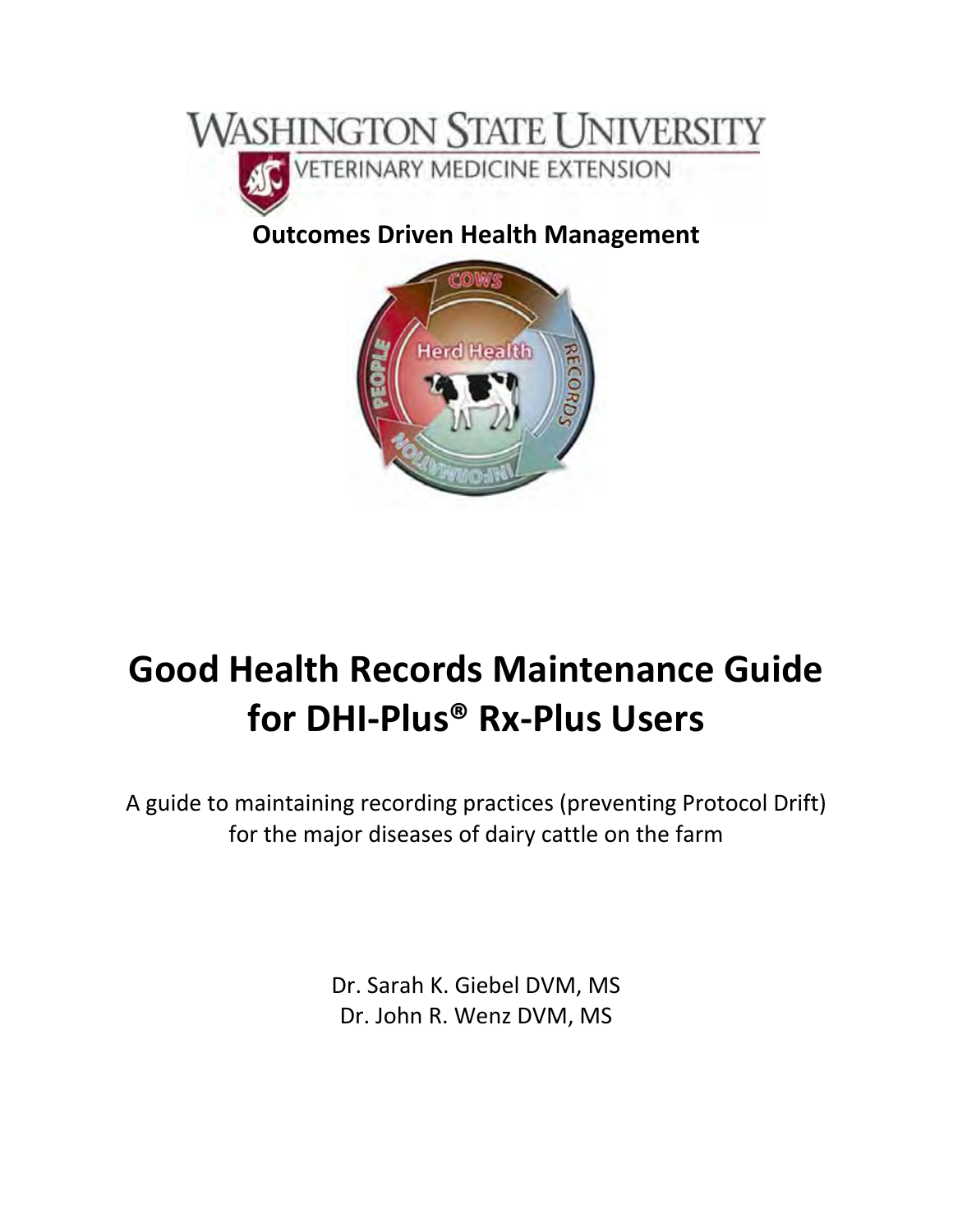#### **Preparation & Data Collection:**

- 1. Obtain and open a recent back‐up file.
- 2. Open 'Custom Reports' within DHI-Plus<sup>®</sup>.
- 3. Create 2 new Reports:
	- a. RX Error Reports
		- i. Report fields to use: CTL, CALVDATE, STATUS, RX\\DATE, RX\\RECD
		- ii. Select Logic to use: See 1<sup>st</sup> image to the right<sup>1</sup>.
	- b. HTHDGN Error Reports
		- i. Report fields to use: CTL, CALVDATE, STATUS, ‐HTHDTE, ‐HTHDGN
		- ii. Select Logic to use: See 2<sup>nd</sup> image to the right<sup>1</sup>.
- 4. Run both reports in Step 3.
	- a. Export the reports to Excel®
		- i. There should be two worksheets in this Excel® document; one for each report. Rename each worksheet to match the report.
	- b. Save as an Excel® workbook and name accordingly.
- 5. Browse through the entries in both worksheets, deleting those conditions/diseases not in the dairy's Health Entry Protocols.
	- a. This is especially important in the HTHDGN sheet where you will see all the reproductive data as well.
		- i. Sort by RX\\RECD and -HTHDGN in each respective sheet and delete events that are not related to health.
- 6. Calculate the DIM at the time of the entry by:
	- a. Inserting a new column.
	- b. Subtract CALVDATE from RX\\DATE or HTHDTE.
- 7. Combine the RX and HTHDGN reports by creating a new sheet called "COMBO".
	- a. Copy data from "RX" and paste it into "COMBO".
	- b. Insert 2 columns before "RX\\DATE": "HTHDTE" and "HTHDGN".
	- c. Insert a column after "RX\\DATE": "COMMENTS".
	- d. Sort "COMBO" by ID then RX\\DATE.
	- e. Sort "HTHDGN" by ID then HTHDTE.
	- f. Paying attention to ID and dates, copy over the HTHDTE and HTHDGN information and paste in the 2 new columns in "COMBO".
		- i. If there are HTHDGN entries (ILL, TREATED, etc. and specific disease entries) without a corresponding RX entry, copy the whole row from the "HTHDGN" worksheet and insert the line in the "COMBO" worksheet.
			- 1. If the STATUS is 7, 8 or 9, then this could be the reason for removal so this isn't needed in "COMBO".

Note: If the dairy is using multiple drugs within 1 RX protocol, each drug will be in its own line. To account for this either: drag HTHDTE and HTHDGN down all rows for that episode OR highlight the blank cells to keep track of an episode.

- 8. Create a new sheet for each disease recorded to use in Error Checking below.
	- a. Copy and paste the corresponding disease entries from the "COMBO" worksheet to the individual disease worksheets.

| Selection         |  |                |  |  |
|-------------------|--|----------------|--|--|
|                   |  | Help           |  |  |
| Mnemonic Dperator |  | <b>Operand</b> |  |  |
| RX\\DATE GE       |  | T0DAY-30       |  |  |
| <b>RXWRECD GS</b> |  |                |  |  |
| PRINT             |  |                |  |  |
| RXNDATE GE        |  | TODAY-30       |  |  |
| BX\\RECD GS       |  |                |  |  |

|               |                 | Help           |  |  |
|---------------|-----------------|----------------|--|--|
| Mnemonic:     | <b>Operator</b> | <b>Operand</b> |  |  |
| CTLH          | NE              |                |  |  |
| <b>HTHDTE</b> | GE              | T0DAY-30       |  |  |
| <b>HTHDGN</b> | GS              |                |  |  |
|               |                 |                |  |  |
| <b>HTHDTE</b> | GЕ              | T00AY-30       |  |  |
| <b>HTHDGN</b> | Κ¢              |                |  |  |

 $1$  Be aware that the current date in DHI-Plus is today's date. If you didn't get the file on the same day you are running the report, adjust the amount of days subtracted